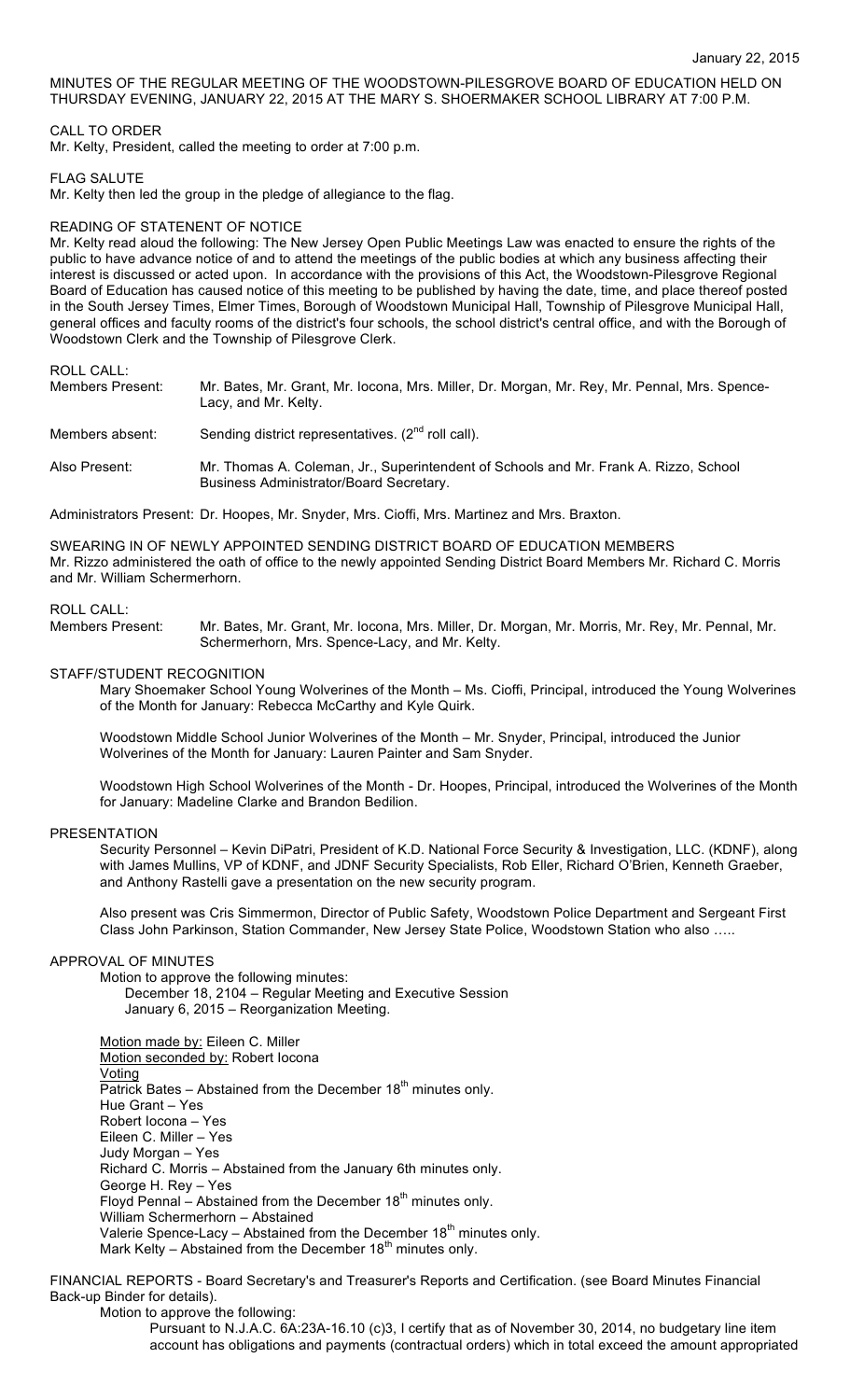by the Woodstown-Pilesgrove Regional Board of Education pursuant to N.J.S.A. 18A:22-8.1 and N.J.S.A. 18A:22-8.2 and no budgetary line item account has been over-expended in violation of N.J.A.C. 6:23- 16.10 (a)1.

\_\_\_\_\_\_\_\_\_\_\_\_\_\_\_\_\_\_\_\_\_\_\_\_\_\_\_\_\_ \_\_\_\_\_\_\_\_\_\_\_\_\_\_\_\_\_\_\_\_\_\_\_\_

Board Secretary **Date** 

The November 30, 2014, preliminary Report of the Treasurer of School Funds for the 2014-2015 school year is in agreement with the November 30, 2014, preliminary Report of the Board Secretary, pending audit.

Pursuant to N.J.A.C. 6A:23A-16.10(c)4, that the Woodstown-Pilesgrove Regional Board of Education certifies that as of January 22, 2015, and after review of the Secretary's Monthly Financial Report and the Treasurer's Monthly Financial Report and upon consultation with the appropriate district officials, to the best of the Board's knowledge, no major account or fund has been over-expended in violation of N.J.A.C. 6A:23A-16.10(a)1 and that sufficient funds are available to meet the district's financial obligations for the remainder of the fiscal year.

Motion made by: Eileen C. Miller Motion seconded by: Robert locona Voting Patrick Bates – Yes Hue Grant – Yes Robert Iocona – Yes Eileen C. Miller – Yes Judy Morgan – Yes Richard C. Morris – Yes George H. Rey – Yes Floyd Pennal – Yes William Schermerhorn – Abstained Valerie Spence-Lacy – Yes Mark Kelty – Yes

#### Bill List.

Motion to approve EFT's for November 2014, additional hand check payments for November 2014, and payment list for the month of January 2015.

Motion made by: Eileen C. Miller Motion seconded by: Valerie Spence-Lacy Voting Patrick Bates – Yes Hue Grant – Yes Robert Iocona – Yes Eileen C. Miller – Yes Judy Morgan – Yes Richard C. Morris – Yes George H. Rey – Yes Floyd Pennal – Yes William Schermerhorn – Abstained Valerie Spence-Lacy – Yes Mark Kelty – Yes

#### Transfers.

Motion to approve the transfer of funds as previously approved by the Superintendent pursuant to 18A:22-8.1 for the month of November 2014 (voting not applicable to sending district representatives).

Motion made by: Eileen C. Miller Motion seconded by: Robert Iocona **Voting** Patrick Bates – Yes Hue Grant – Yes Robert Iocona – Yes Eileen C. Miller – Yes Judy Morgan – Yes George H. Rey – Yes Floyd Pennal – Yes Valerie Spence-Lacy – Yes Mark Kelty – Yes

Additional Financial Reports.

Motion to accept the following reports (voting not applicable to sending district representatives): Student Activities Account and Athletic Account for the month of December 2014. Scholarships for the month of December 2014. Odyssey of the Mind for the month of November and December 2014. Cafeteria report for the month of November 2014. Woodstown Community School report for the month of December 2014.

Motion made by: George H. Rey Motion seconded by: Eileen C. Miller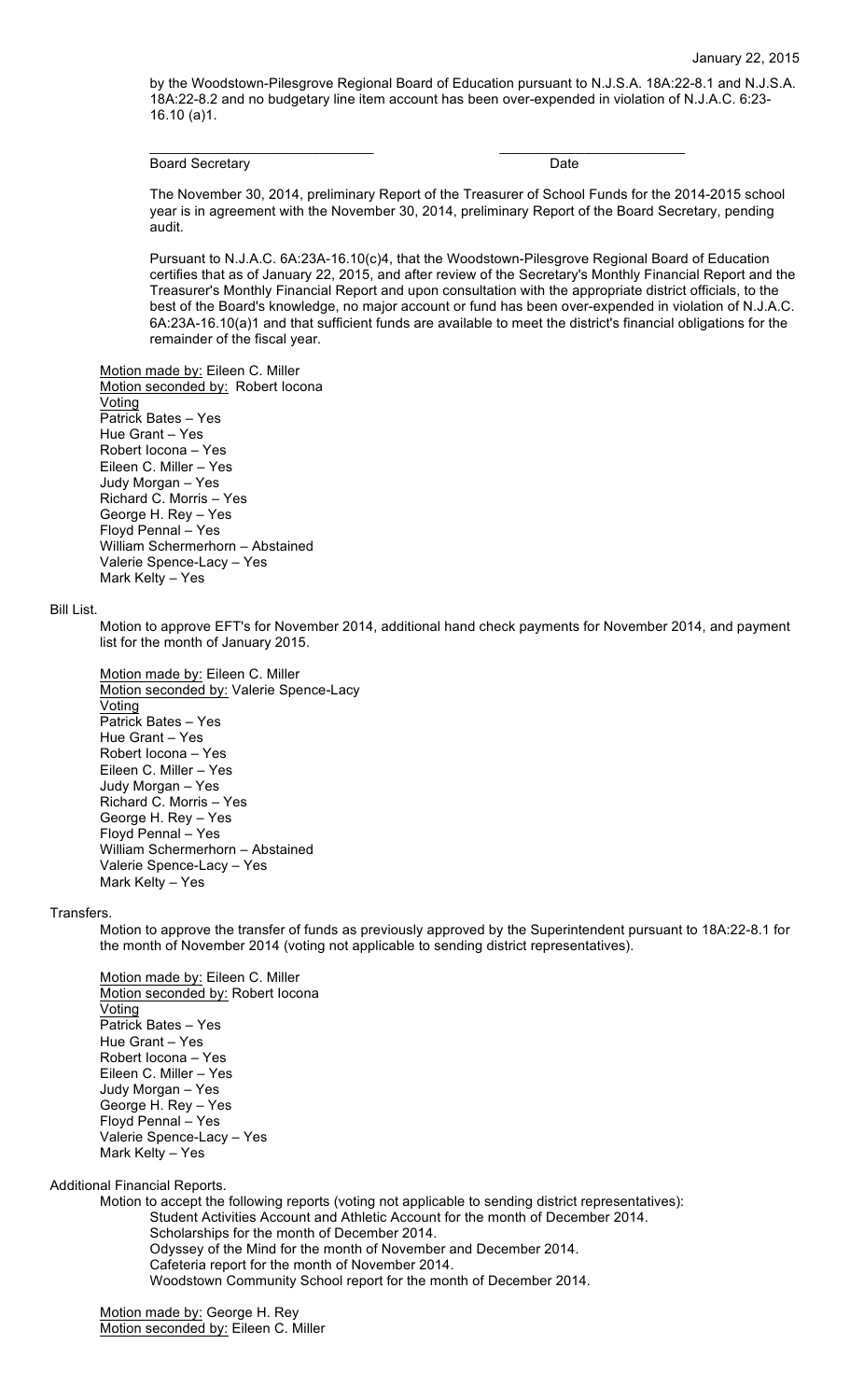Voting Patrick Bates – Yes Hue Grant – Yes Robert Iocona – Yes Eileen C. Miller – Yes Judy Morgan – Yes George H. Rey – Yes Floyd Pennal – Yes Valerie Spence-Lacy – Yes Mark Kelty – Yes

AUDIENCE PARTICIPATION – Mr. Doug Painter spoke concerning the security personnel proposal.

EDUCATIONAL PROGRAMS COMMITTEE REPORT AND RECOMMENDATIONS -- Mrs. Eileen Miller, Chairperson Motion to approve the following High School items:

Articulation Agreement Between Delaware Valley College and Woodstown-Pilesgrove Regional School District for Woodstown High School's Agricultural Business and Management CIP 010101 program.

High School field trips as follows:

02/02/15 to University of Delaware; English; L. Blaney. 02/03/15 to University of Delaware; English; L. Blaney. 02/04/15 to University of Delaware; English; C. Coombs. 02/05/15 to University of Delaware; English; C. Coombs. 02/05/15 to Rutgers University, Camden; English; P. Kranz. 02/09/15 to Franklin Institute, Philadelphia; Anatomy; J. Sorbello. 02/11/15 to Alloway Township School; Guidance; J. Ursino. 02/12/15 to Upper Pittsgrove Township School; Guidance; J. Ursino. 02/19 to 02/21/15 to Hilton & Rutgers, East Brunswick; Vocal Music; K. Gunther. 02/23/15 to University of Delaware; English; B. McMurray. 02/24/15 to University of Delaware; English; B. McMurray. 02/26/15 to East Brunswick, NJ; FBLA; C. Levitsky. 02/27/15 to East Brunswick, NJ; FBLA; C. Levitsky. 03/13/15 to Princeton University; English; K. Micale. 03/13/15 to Mercer Community College, Windsor, NJ; Horticulture; S. Cobb. 04/10 to 04/11/15 to Lebanon Valley College & Hershey Park, PA; Softball; J. Hildebrand.

Adoption of High School curriculum for the 2014-2015 school year.

Motion made by: Eileen C. Miller Motion seconded by: Richard C. Morris **Voting** Patrick Bates – Yes Hue Grant – Yes Robert Iocona – Yes Eileen C. Miller – Yes Judy Morgan – Yes Richard C. Morris – Yes George H. Rey – Yes Floyd Pennal – Yes William Schermerhorn – Abstained Valerie Spence-Lacy – Yes Mark Kelty – Yes

Motion to approve the following High School item (voting not applicable to sending district representatives): Home instruction for the following students:

Local ID #181724/NJSMART #2660625827 -- administrative request. Local ID #11563/NJSMART #1171540032 -- medical.

Local ID #181334/NJSMART #9079187627 -- administrative request.

Local ID #181344/NJSMART #6242406531 -- administrative request.

Motion made by: Eileen C. Miller Motion seconded by: Valerie Spence-Lacy Voting Patrick Bates – Yes Hue Grant – Yes Robert Iocona – Yes Eileen C. Miller – Yes Judy Morgan – Yes George H. Rey – Yes Floyd Pennal – Yes Valerie Spence-Lacy – Yes Mark Kelty – Yes

Motion to approve the following High School item (voting not applicable to Upper Pittsgrove sending district representative):

Home instruction for the following students: Local ID #162811/NJSMART #5852305804 -- administrative request.

Local ID #162491/NJSMART #19980320 -- medical.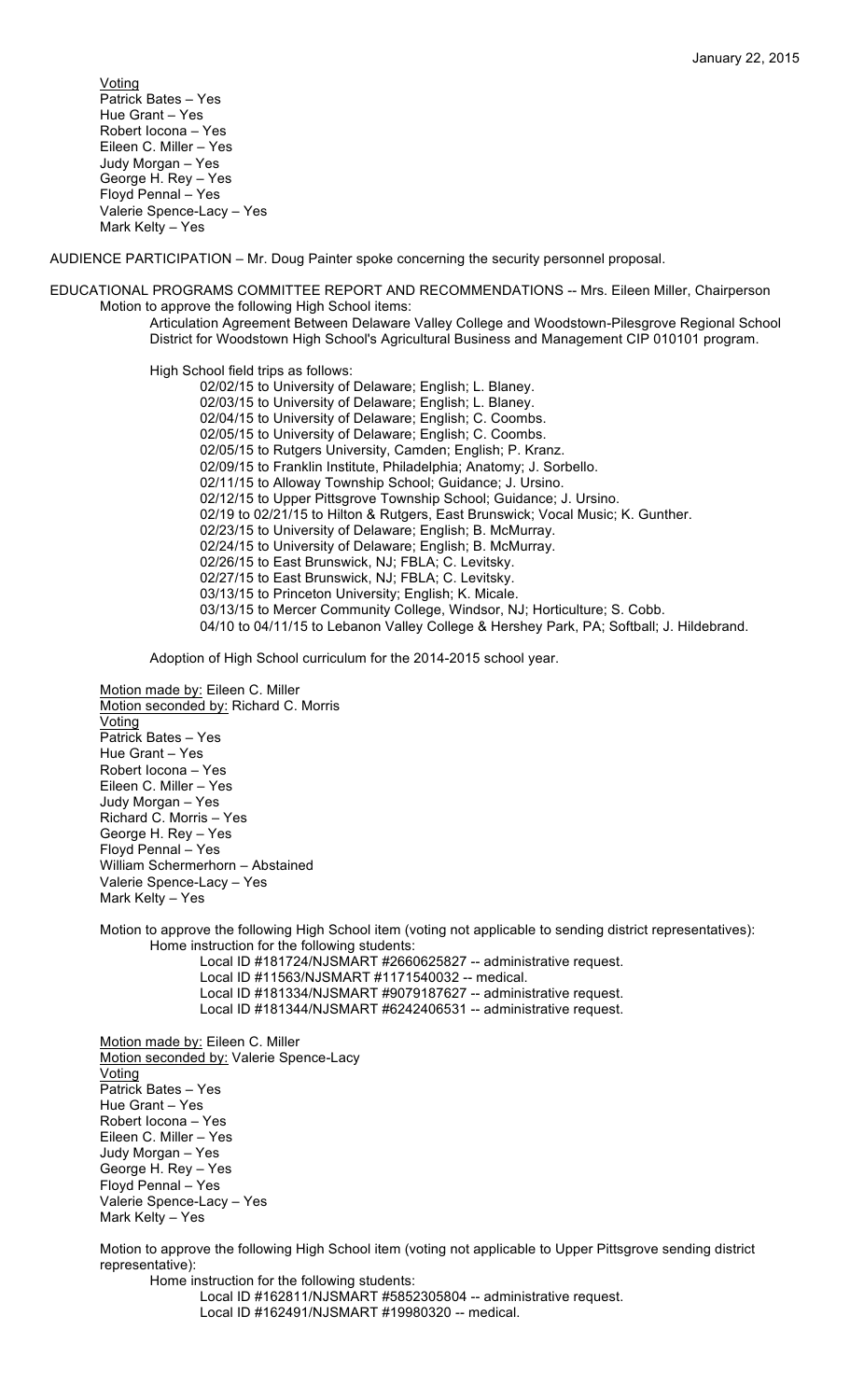Motion made by: Eileen C. Miller Motion seconded by: Valerie Spence-Lacy Voting Patrick Bates – Yes Hue Grant – Yes Robert Iocona – Yes Eileen C. Miller – Yes Judy Morgan – Yes Richard C. Morris – Yes George H. Rey – Yes Floyd Pennal – Yes Valerie Spence-Lacy – Yes Mark Kelty – Yes

Motion to approve the following District, High School, Middle School, Shoemaker School, and Early Childhood Learning Center items (voting not applicable to sending district representatives):

Approval of the Harassment, Intimidation and Bullying report dated December 2014. (NOTE: This report was acknowledged at the December meeting and must now be approved.)

Acknowledgement of receipt of the Harassment, Intimidation and Bullying Report dated January 2015, and to provide notification letters as required to the parents/guardians advising that this information has been provided to the Board of Education.

Shoemaker School field trips as follows: 04/25/15 to Rowan Planetarium; Grade 3; J. Hackl. 06/03/15 to Franklin Institute, Philadelphia; Grade 3; B. Pagesy.

Adoption of Middle School curriculum for the 2014-2015 school year.

Adoption of the elementary level curriculum for the 2014-2015 school year.

Motion made by: Eileen C. Miller Motion seconded by: Valerie Spence-Lacy Voting Patrick Bates – Yes Hue Grant – Yes Robert Iocona – Yes Eileen C. Miller – Yes Judy Morgan – Yes George H. Rey – Yes Floyd Pennal – Yes Valerie Spence-Lacy – Yes Mark Kelty – Yes

POLICY COMMITTEE REPORT AND RECOMMENDATIONS -- Mr. Robert locona, Chairperson, had nothing to report.

PERSONNEL COMMITTEE REPORT AND RECOMMENDATIONS -- Mr. George Rey, Chairperson Motion to approve the following District and High School item as recommended by the Superintendent: Appointment of spring athletic coaches for the 2014-2015 school year. (see page \_\_\_)

> Appointment of Meghan Taylor as a Twilight Program teacher effective January 23, 2015, through June 30, 2015, at the previously established rate of pay.

Addition to the district substitute list effective January 23, 2015, through June 30, 2015, as follows: Ondrea Sickler -- substitute teacher and substitute paraprofessional.

Motion made by: George H. Rey Motion seconded by: Eileen C. Miller Voting Patrick Bates – Yes Hue Grant – Yes Robert Iocona – Yes Eileen C. Miller – Yes Judy Morgan – Yes Richard C. Morris – Yes George H. Rey – Yes Floyd Pennal – Yes William Schermerhorn - Abstained Valerie Spence-Lacy – Yes Mark Kelty – Yes

Motion to approve the following Middle School appointment as recommended by the Superintendent (voting not applicable to sending district representatives):

Kevin Sullivan as Woodstown Middle School Science Teacher effective January 23, 2015, through June 30, 2015, at Master's, Step 8 (\$55,771.00), prorated. (NOTE: Replacement for Jeffrey Allen.)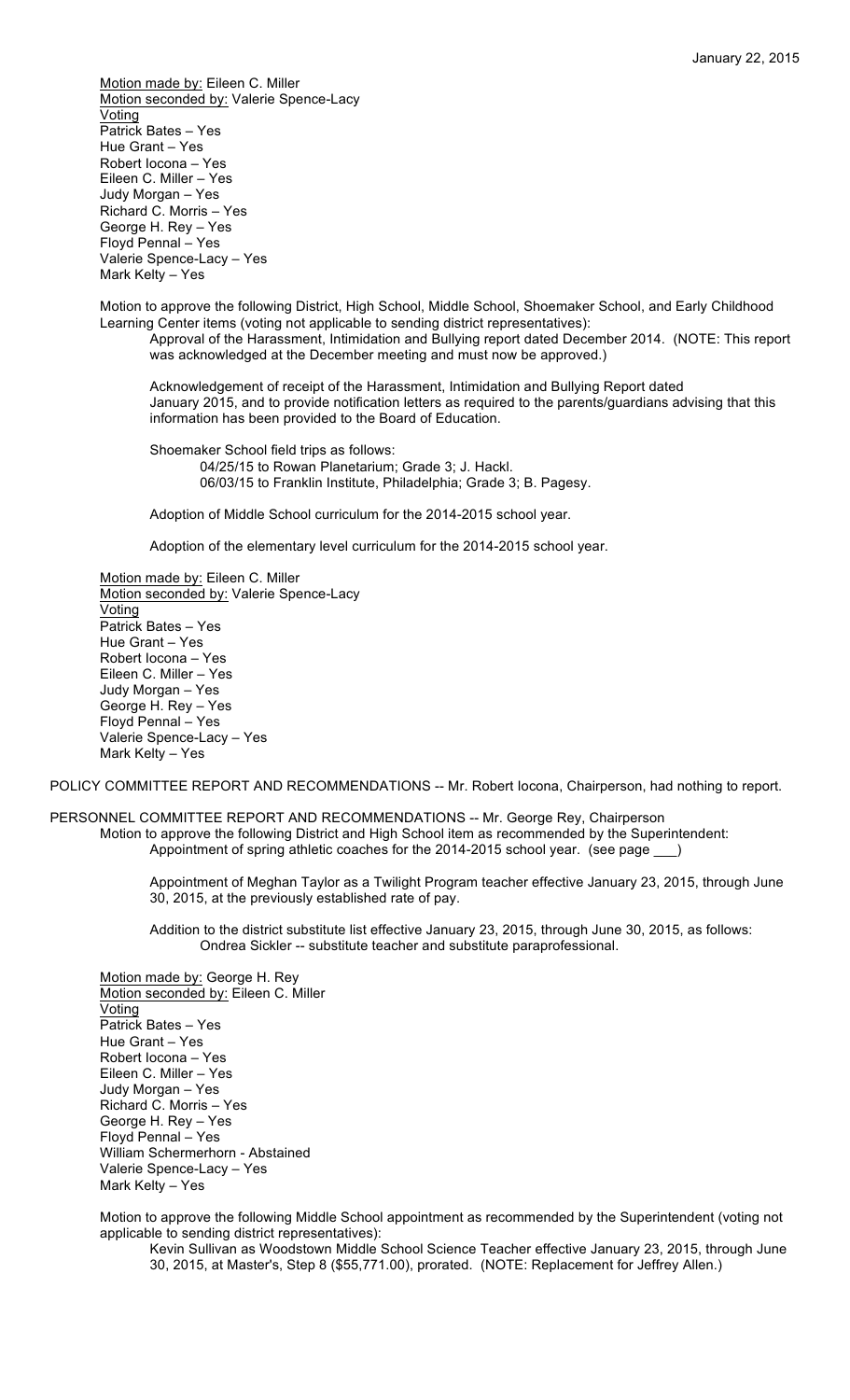Motion made by: George H. Rey Motion seconded by: Eileen C. Miller Voting Patrick Bates – Yes Hue Grant – Yes Robert Iocona – Yes Eileen C. Miller – Yes Judy Morgan – Yes George H. Rey – Yes Floyd Pennal – Yes Valerie Spence-Lacy – Yes Mark Kelty – Yes

Motion to approve the following District, High School, Middle School, Shoemaker School, and Early Childhood Learning Center items as recommended by the Superintendent (voting not applicable to sending district representatives):

Volunteers for the 2014-2015 school year for the High School, Middle School, Shoemaker School, and Early Childhood Learning Center. (see page

College requests as follows:

Psychology practicum placement request for Karly DeMaris, a Rowan University student; to be placed with School Psychologist Thomas McHugh effective January 23, 2015, for a total of 300 hours. (attachment)

Clinical practicum request for Kristin Egan, a Neumann University student, to be placed with Athletic Trainer Dan Evans effective January 26, 2015, through May 8, 2015.

Clinical practice request for Jennifer Pacek, a Rowan University student, to be placed with Early Childhood Learning Center teachers Kathryn Luciano and Justine Asay effective January 23, 2015, through May 14, 2015.

Professional development requests as follows: (see page

Robert Iocona to attend the New Jersey School Boards Association 2015 Leadership Conference on February 7, 2015, in Princeton, NJ.

Nannette Hathaway, Richard Senor, Jennifer Hildebrand, and Joseph Ursino to attend Legal One's "How to Investigate Harassment, Intimidation, and Bullying Claims" training on February 4, 2015, in Monroe Township, NJ.

Andrea Bramante to attend the 55th Annual DAANJ (Directors of Athletics Association of New Jersey) Workshop on March 24-27, 2015, in Atlantic City.

Change in columnar placement of Alysia Thomson from Bachelor's+30, Step 9 (\$54,722.00) to Master's, Step 9 (\$56,321.00) effective February 1, 2015, through June 30, 2015.

Compensation to staff members for meeting participation. (see page \_\_\_)

Request for extension of medical leave of absence for Kathleen Riley, Early Childhood Learning Center Paraprofessional, through March 2015 -- specific date of return to be determined, and further to extend the appointment of Michele Eachus as the long-term substitute paraprofessional during this time. (NOTE: At the November 20, 2014, meeting, the Board approved Mrs. Riley's initial request for a leave through January 5, 2015.)

Request for extension of medical leave of absence for Kathleen Biel, Middle School Teacher, through March 1, 2015, and further to extend the appointment of Samantha Scarfo as the long-term substitute teacher during this time. (NOTE: At the October 23, 2014, meeting, the Board approved an extension to Mrs. Biel's original leave through January 1, 2015.)

Addition to the district substitute list effective January 23, 2015, through June 30, 2015, as follows: Nesrin Lloyd -- substitute cafeteria worker.

Michele Timberman -- clerical substitute.

Increase to the substitute rate of pay for cafeteria substitutes from \$8.25 per hour as previously approved to \$8.38 per hour effective January 1, 2015, through June 30, 2015, to be in compliance with the New Jersey hourly minimum wage.

Marianne Wurmbach, Paraprofessional, to provide home instruction services to middle school student NJSmart #4374457425 retroactive to December 8 through 17, 2014; compensation shall be at the rate of \$12.50 per hour.

Emergent hire resolution for Kevin Sullivan, Middle School Science Teacher.

Appointment of staff members to various extra support positions for the Mary S. Shoemaker School. (see page

Appointment of Angelina Sheridan as a One-to-One Paraprofessional for a student (Local ID #11443/NJSMART #8356017265) who may be participating in the Middle School play. This appointment shall be effective January 22, 2015, through April 25, 2015, which will cover all rehearsals and shows; compensation shall be at the rate of \$12.50 per hour for each hour worked, no other benefits.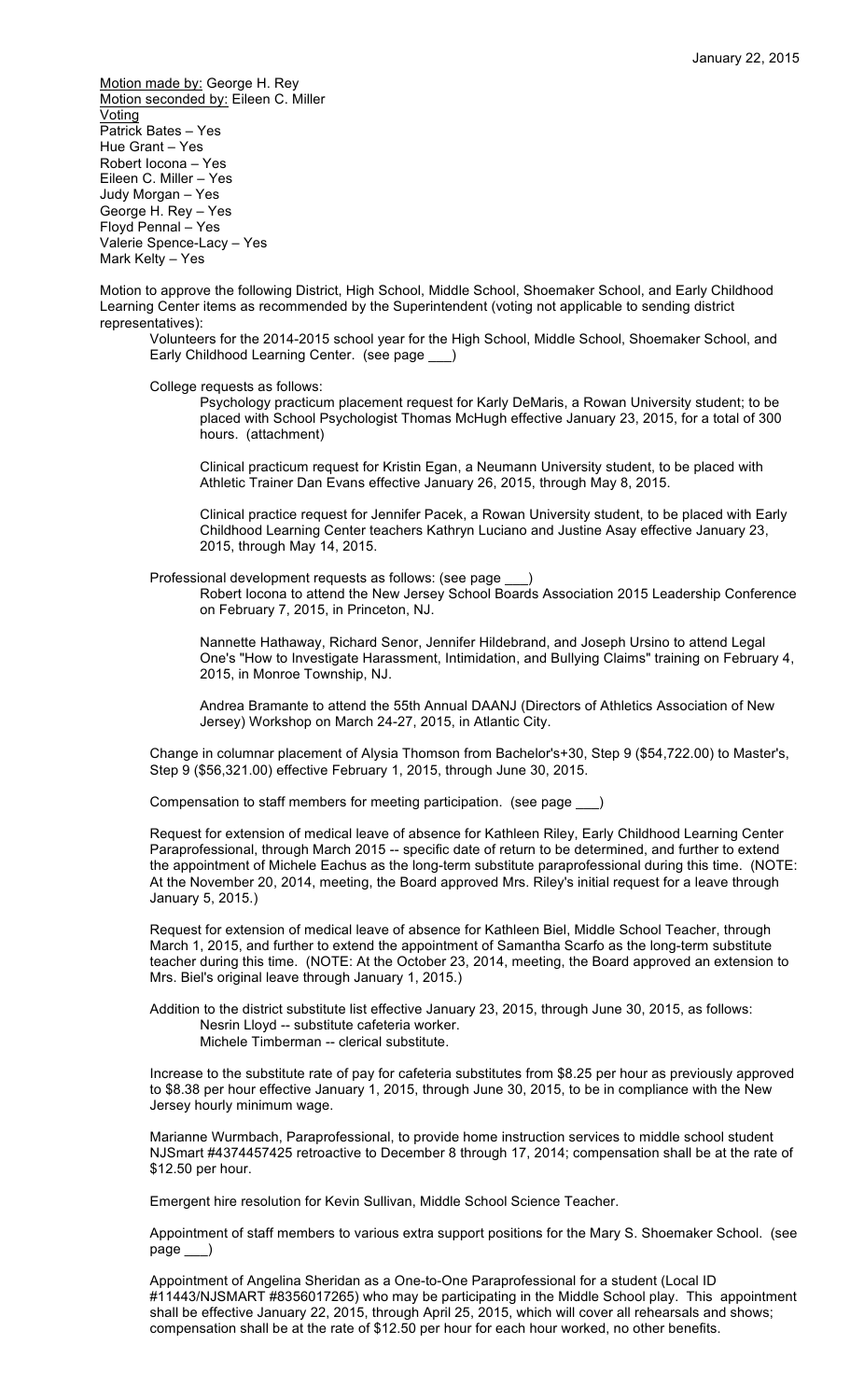Medical leave of absence request of Mary Kay Finley, Early Childhood Learning Center Paraprofessional, effective January 29, 2015, through March 31, 2015.

Motion made by: George H. Rey Motion seconded by: Eileen C. Miller Voting Patrick Bates – Yes Hue Grant – Yes Robert Iocona – Abstained on his professional development request only. Eileen C. Miller – Yes Judy Morgan – Yes George H. Rey – Yes Floyd Pennal – Yes Valerie Spence-Lacy – Yes Mark Kelty – Yes

FINANCE/FACILITIES/TRANSPORTATION COMMITTEE REPORT AND RECOMMENDATIONS -- Mr. Hue Grant, Chairperson.

Motion to approve the following District and High School items:

Authorize execution and delivery of the grant agreement State Project #5910-050-14-1001-G04 unbundled Woodstown High School Renovations, Woodstown-Pilesgrove Regional School District, Salem County.

Delegation of authority to School Business Administrator for supervision of the School Facilities Project State Project #5910-050-14-1001-G04 unbundled, Woodstown High School Renovations, Woodstown-Pilesgrove Regional School District, Salem County.

Authorizing the Bond sale as per the attached resolution. (see page \_\_\_)

Motion made by: Hue Grant Motion seconded by: Robert Iocona **Voting** Patrick Bates – Yes Hue Grant – Yes Robert Iocona – Yes Eileen C. Miller – Yes Judy Morgan – Yes Richard C. Morris – Yes George H. Rey – Yes Floyd Pennal – Yes William Schermerhorn – Abstained Valerie Spence-Lacy – Yes Mark Kelty – Yes

Motion to approve the following District and School-Level items (voting not applicable to sending district representatives):

Authorize execution and delivery of the grant agreement State Project #5910-060-14-1002-G04 unbundled Mary Shoemaker Elementary School Renovations, Woodstown-Pilesgrove Regional School District, Salem County.

Delegation of authority to School Business Administrator for supervision of the School Facilities Project State Project #5910-060-14-1002-G04 unbundled, Mary Shoemaker Elementary School Renovations, Woodstown-Pilesgrove Regional School District, Salem County.

Resolution to set tuition rates for the 2015-2016 school year. (see page \_\_\_)

Set parent paid preschool tuition fee at \$1,850.00 for the 2015-2016 school year. (Note: Current rate is \$1,800.00).

Set the 2015 Extended School Year Summer Program tuition rate of \$2,500.00. (Note: No increase from current year.)

Contract with Shelter of Hope, Ranch Hope Inc., to provide home instruction services to high school student NJSmart #1267343705 beginning October 22, 2014 at \$35.00 per hour.

Contract with Brookfield Schools/Inspira Memorial Hospital to provide home instruction services to elementary school student NJSmart #2647704183 at the district's hourly rate of \$32.00.

Contract with Gloucester County Special Services School District to provide a one-on-one teacher assistant to middle school student NJSmart #8692232997 in the amount of \$35,280.00 for the 2014-2015 school year.

Contract with Educational Information and Resource Center (EIRC) to provide Child Study Team Case Manager/LDTC services at a cost of \$355.00 per day beginning January 26, 2015 through June 30, 2015.

Accept donation from William and Jean Jack of Woodstown in the amount of \$50.00 to benefit the high school piano fund, in memory of Forrest Eichmann.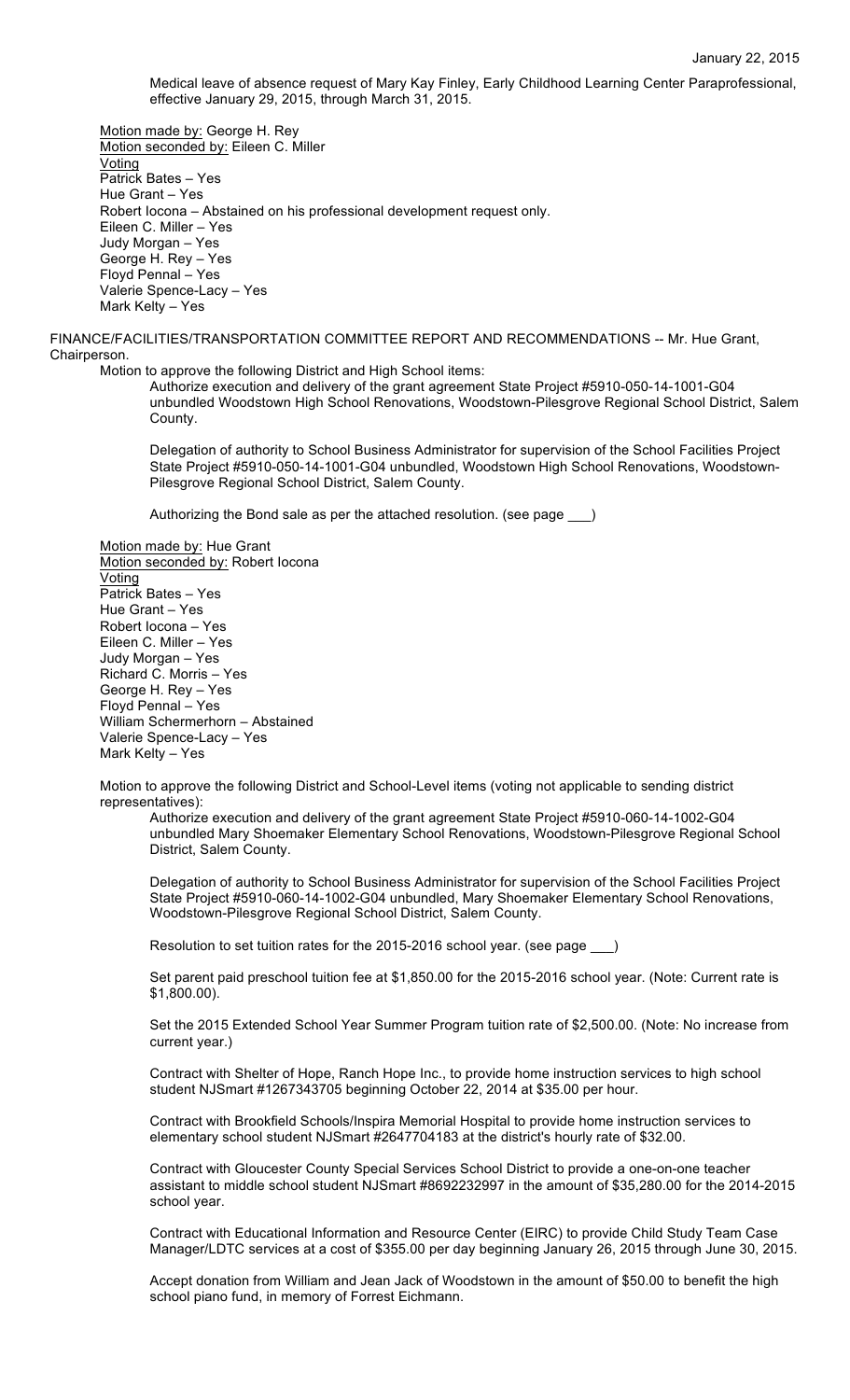Addition of a section of East Lake Road (from Route 40 to East Lake Road Bridge/Dam) to be included in the list of Hazardous Routes for elementary students, grades Kindergarten to 5 effective September 1, 2014, as per policy #3541.1.

Reports of the District Fire/Security Drills for the month of December 2014.

Award of contract to KD National Force Security for bid #SSS-J2014, School Security Services, as follows: (Note: No other bids were received.) (Bid specs and KD National Force Security Bid are attached separately.)

Contract is for 180 days of service and is inclusive of all employment/employee payroll cost, and reimbursables:

Security Officer/Specialist at \$27.50/hour (\$34,650.00 for 4 officers/specialists) for total cost of \$138,600.00, prorated for the balance of the 2014-2015 school year. (Please note that the district reserves the right to modify the number of security officers/specialists provided to meet budgetary requirements.)

Hourly rate for extended hours/weekends per security officers/specialist. This rate is inclusive of all premium/shift differential charges, employment/employee payroll cost, and reimbursables: \$30.00/hour for 300 hours for a total cost of \$9,000.00, prorated for the balance of the 2014-2015 school year. (Please note the estimated hours and the extended cost are for bid evaluation purposes only. The actual hours may be greater or less than those estimated. In addition the district reserves the right to not utilize the extended hour services.)

Amend the prior submission of the NCLB application for Fiscal Year 2015 to include the carry over funds from the 2013-2014 school year to \$257,517.00 (Title I Part A \$223,938.00 and Title II Part A \$33,579.00). Amended application was submitted January 6, 2015.

Motion made by: Hue Grant Motion seconded by: George H. Rey **Voting** Patrick Bates – Yes Hue Grant – Yes Robert Iocona – Abstained on EIRC only. Eileen C. Miller – Yes Judy Morgan – Yes George H. Rey – Yes Floyd Pennal – Yes Valerie Spence-Lacy – Yes Mark Kelty – Yes

NEW BUSINESS ITEMS – None Motion to approve the Board of Education Committee Assignments dated January 9, 2015.

Motion made by: Eileen C. Miller Motion seconded by: George H. Rey **Voting** Patrick Bates – Yes Hue Grant – Yes Robert Iocona – Yes Eileen C. Miller – Yes Judy Morgan – Yes Richard C. Morris – Yes George H. Rey – Yes Floyd Pennal – Yes William Schermerhorn – Yes Valerie Spence-Lacy – Yes Mark Kelty – Yes

# OTHER REPORTS

- President -- Mr. Kelty reported on the following:
	- Recognized Mrs. Lacy's receipt of the MLK Award.
	- Thanked the administrators for monthly update.

Superintendent -- Mr. Thomas A. Coleman, Jr., reported on the following:

- Advised the Board that EIRC would be providing Interim case manager support for CST and SCSS would be providing LDTC evaluations.
- Business Administrator -- Mr. Frank A. Rizzo commented on the following: • Leak in the MPR roof.

ADMINISTRATIVE REPORTS - Attached to Superintendent's Monthly Report and delivered under separate cover.

#### SENDING DISTRICT REPORTS

Alloway Township -- Mr. Richard Morris, had nothing to report.

Upper Pittsgrove Township -- Mr. William Schermerhorn, had nothing to report.

SCHOOL AGE CHILD CARE (SACC) REPORT -- Mr. Pat Bates had nothing to report.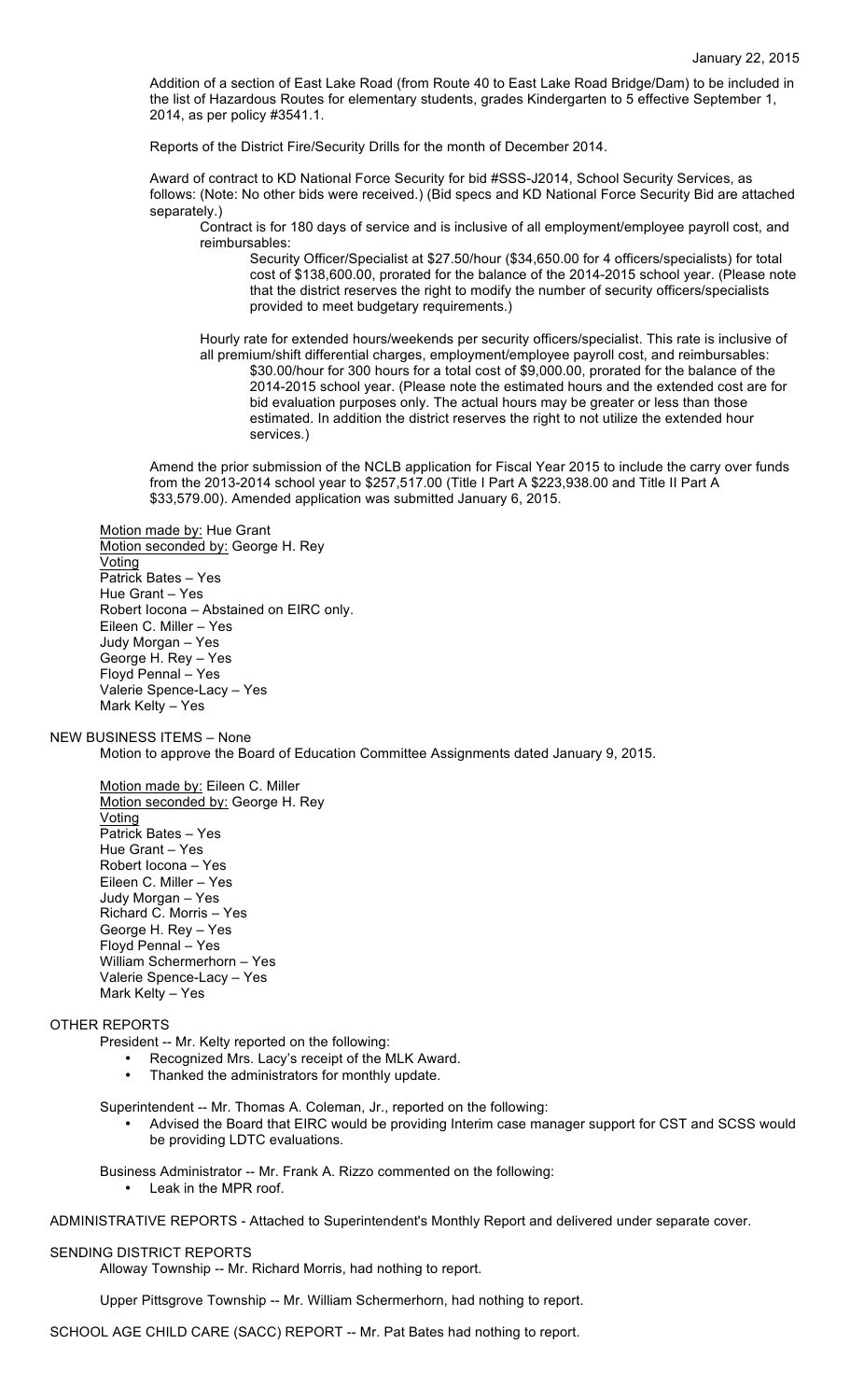## DELEGATE REPORT – Mrs. Eileen Miller, had nothing to report.

## FUTURE MEETINGS

- Tuesday, February 17, 2015 -- Policy Committee, 5:30 p.m., district office.
- Tuesday, February 17, 2015 -- Finance/Facilities Committee, 6:30 p.m., district office.
- Thursday, February 19, 2015 -- Personnel Committee, 5:30 p.m., district office.
- Thursday, February 19, 2015 -- Ed Programs Committee, 6:30 p.m., district office.
- Thursday, February 26, 2015 Regular Board Meeting, 7:00 p.m., Mary S. Shoemaker School Library.

## FOR YOUR INFORMATION

Enrollment Reports for the month of December. Suspension Reports for the month of December.

## RECESS INTO EXECUTIVE SESSION

The Open Public Meetings Act allows the Board to enter into executive session for confidential matters (N.J.S.A. 10:4- 12b). Matters discussed in executive session will remain confidential until such time as the need for confidentiality no longer exists.

Motion that the Board of Education enter into executive session, by resolution, to discuss a confidential student matter and personnel. It is expected that the executive session will last approximately 60 minutes. The Board will reconvene in open public session immediately following. Formal action may or may not be taken as a result of the executive session. (8:50 p.m.)

Motion made by: Floyd Pennal Motion seconded by: Eileen C. Miller Voting Patrick Bates – Yes Hue Grant – Yes Robert Iocona – Yes Eileen C. Miller – Yes Judy Morgan – Yes Richard C. Morris – Yes George H. Rey – Yes Floyd Pennal – Yes William Schermerhorn – Yes Valerie Spence-Lacy – Yes Mark Kelty – Yes

# RESUMPTION OF PUBLIC PORTION OF THE MEETING

Motion to resume the public portion of the meeting at 9:15 p.m.

Motion made by: George H. Rey Motion seconded by: Eileen C. Miller **Voting** Patrick Bates – Yes Hue Grant – Yes Robert Iocona – Yes Eileen C. Miller – Yes Judy Morgan – Yes Richard C. Morris – Yes George H. Rey – Yes Floyd Pennal – Yes William Schermerhorn – Yes Valerie Spence-Lacy – Yes Mark Kelty – Yes

# ADJOURNMENT

Motion to adjourn this meeting at 9:15 p.m.

Motion made by: George H. Rey Motion seconded by: Eileen C. Miller Voting Patrick Bates – Yes Hue Grant – Yes Robert Iocona – Yes Eileen C. Miller – Yes Judy Morgan – Yes Richard C. Morris – Yes George H. Rey – Yes Floyd Pennal – Yes William Schermerhorn – Yes Valerie Spence-Lacy – Yes Mark Kelty – Yes

Respectfully submitted,